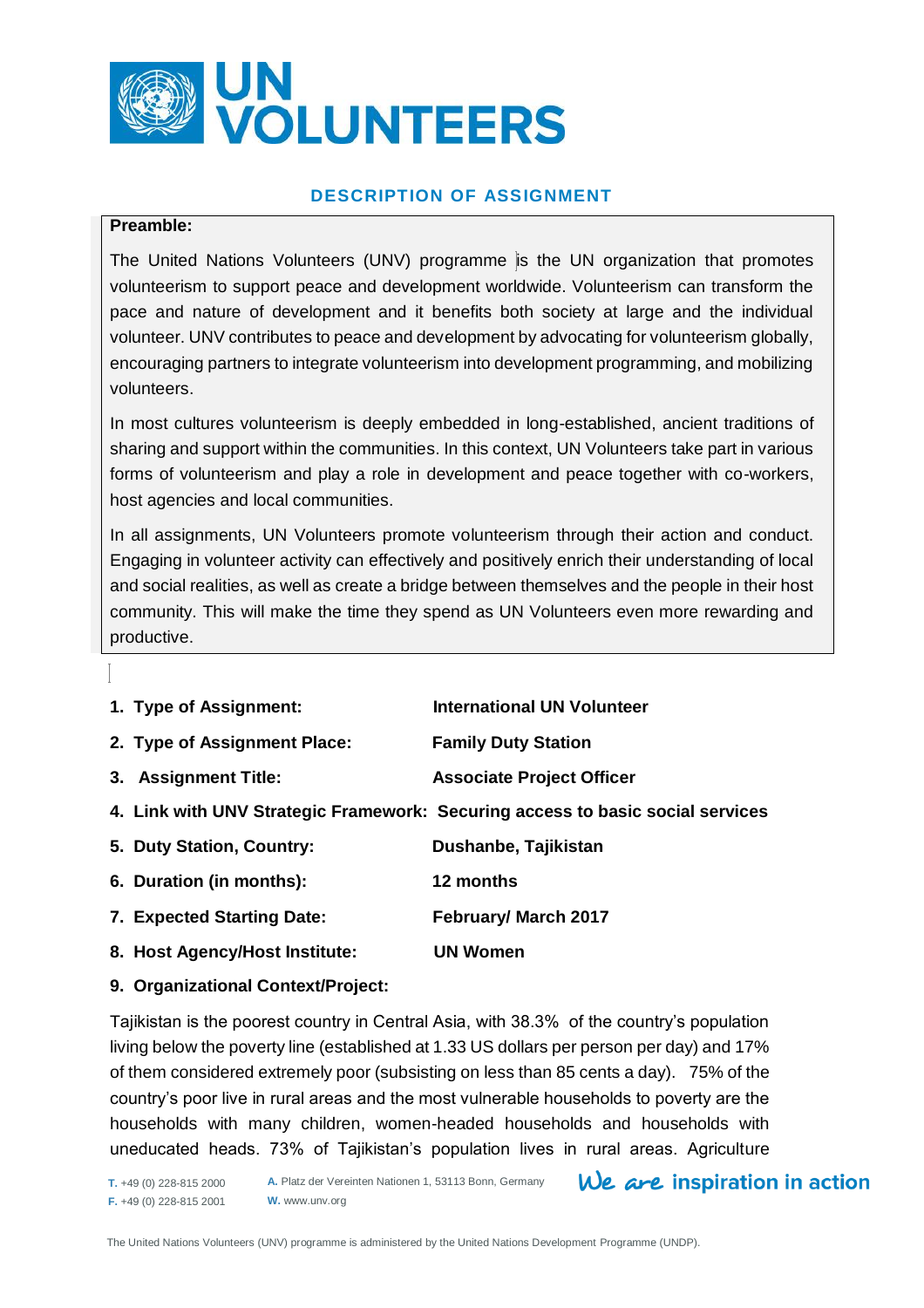

accounts for 75% of total employment and 23% of GDP. At the same time, only about 7% of Tajikistan's land surface is arable. With limited employment opportunities, the country is extremely dependent on remittances generated by over 1 million Tajiks working in Russia and other CIS countries. These remittances accounted for 41.7% of the country's GDP in 2014, but remittances fell up to 32% in first half of 2015 in comparison with the same period of 2014.

Due to its geographic location along a seismic rift and its mountainous landscape, Tajikistan is prone to natural disasters, in particular to flooding, mudslides, rock falls, avalanches, and earthquakes. On annual average, 150 small- and medium-scale disasters occur country-wide, affecting at least 10,000 people per year. Natural disasters result in over 866 deaths and annual losses averaging US\$28 million per year. Mountaindwelling communities find little space away from rock - fall or avalanche zones. Even communities in the broader valleys of the country are subject to flooding coming from the mountains and hills of Tajikistan or neighbouring countries. All communities in the country are also subject to earthquakes. Further, the physical infrastructure (e.g. roads, power lines, water systems) needed to sustain livelihoods in Tajikistan is under constant threat from hazards, particularly flooding, landslides, mudflows, earthquakes and avalanches. The consequence is that the cost of establishing and maintaining this infrastructure is high, as are the repair or replacement costs when the infrastructure is destroyed or damaged. The country usually experiences recurrent flash floods and landslides in the spring. Women, already shouldering the heaviest workloads within the household (due to a massive labour migration of the male population abroad), have additional burdens in accessing alternative fuel and water, trying to provide adequate sanitation, looking after their children and sick and elderly family members. In addition, they are the first to become unemployed when vital service industries such as bakeries and other plants are closed due to the lack of electricity.

On average, about 150 small- and medium-scale disasters occur annually in Tajikistan, affecting at least 10,000 people. To support the country's efforts to prevent and respond to disasters, the Rapid Emergency Assessment and Coordination Team (REACT), intended to serve as the coordinating structure for international disaster response, was established in 2001 facilitated by UN OCHA in Tajikistan. One of the key tasks of REACT is to provide disaster-related assistance in accordance with the Humanitarian Charter and Minimum Standards in Humanitarian Response and other appropriate standards and good practices, to the best of their means.

Over the last three years, heavy rains followed by floods/mudflows have killed at 25 people, while injuring many people. According to estimates, the floods/mudflows affected at least 302,550 households and many houses and

**T.** +49 (0) 228-815 2000 **F.** +49 (0) 228-815 2001

**A.** Platz der Vereinten Nationen 1, 53113 Bonn, Germany **W.** www.unv.org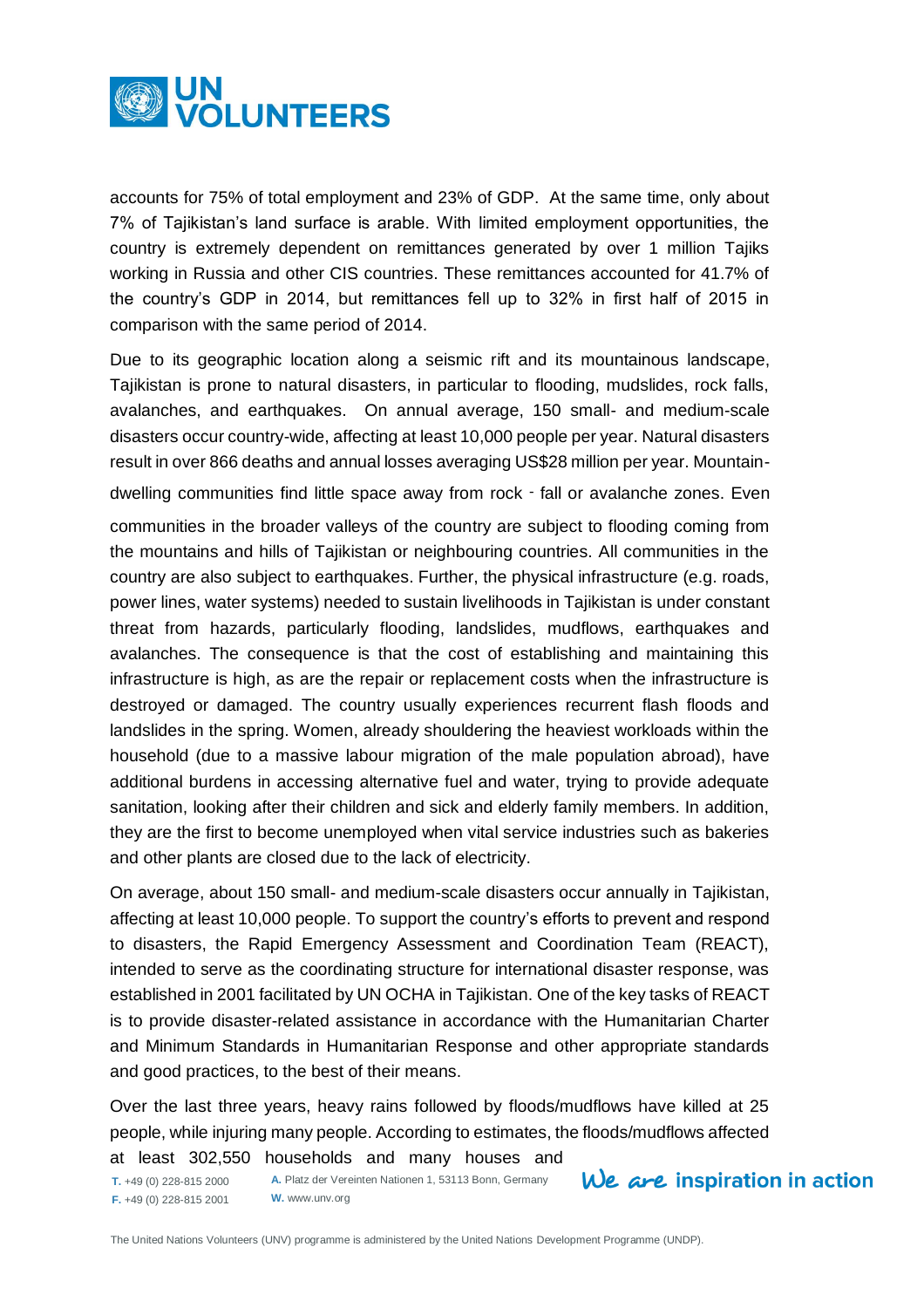

household auxiliary facilities such as kitchen, sanitation facilities, walls surrounding households, food storages, drinking water facilities and kitchen gardens have been fully destroyed. In addition, the recent mudflows damaged several junctions of the strategic highway, leaving 230,000 people living in GBAO disconnected from the country's capital.

In response, UN agencies provided an immediate aid to affected populations. However, the following immediate (relief) needs were pointed out: food assistance and livelihoods support; non-food items (cooking utensils, bedding/clothes); support in debris removal; water, sanitation and hygiene; and psychosocial support to affected populations. In July 2014 UN Women MCO partnered with the Center for Sociological Research "ZERKALO" to undertake a gender assessment of the current disaster response needs. The assessment was undertaken in August-October 2014 and its findings helped to clearly identify gender specific needs and priorities in regard of disaster preparedness and response. UN Women MCO also partnered with the Red Crescent Society of Tajikistan (RCST) which plays a significant role in providing humanitarian assistance to victims of recurrent disasters as well as in disaster preparedness and response activities in Tajikistan. This partnership resulted to the joint support for the relevant national partners for organizing and delivering specialized comprehensive training in October 2014 for RCST's local psychologists on efficient mental health/psychological assistance to affected population. The findings of the PA are planned to be used as a basis for development of full-fledged umbrella programme on enhancing gender responsiveness of disaster risk reduction including preparedness, mitigation and prevention in Tajikistan. UN Women plans also to assist the Government in developing National Disaster Risk Management Strategy for 2016-2020 from gender lens.

UN Women is the United Nations entity dedicated to gender equality and the empowerment of women. Its 2010 establishment, applauded around the globe, offers a historic opportunity to jump-start progress for women and for societies. UN Women acts on the fundamental premise that women and girls worldwide have the right to live a life free of discrimination, violence and poverty, and that gender equality is central to achieving development. UN Women supports United Nations Member States as they set global standards for achieving gender equality, and works with governments and civil society to design laws, policies, programmes and services needed to implement these standards. The main roles of UN Women are:

To support inter-governmental bodies, such as the Commission on the Status of Women, in their formulation of policies, global standards and norms;

- To help Member States to implement these standards, standing ready to provide suitable technical and financial support to those countries that request it, and to forge effective partnerships with civil society;

**T.** +49 (0) 228-815 2000 **F.** +49 (0) 228-815 2001 **A.** Platz der Vereinten Nationen 1, 53113 Bonn, Germany **W.** www.unv.org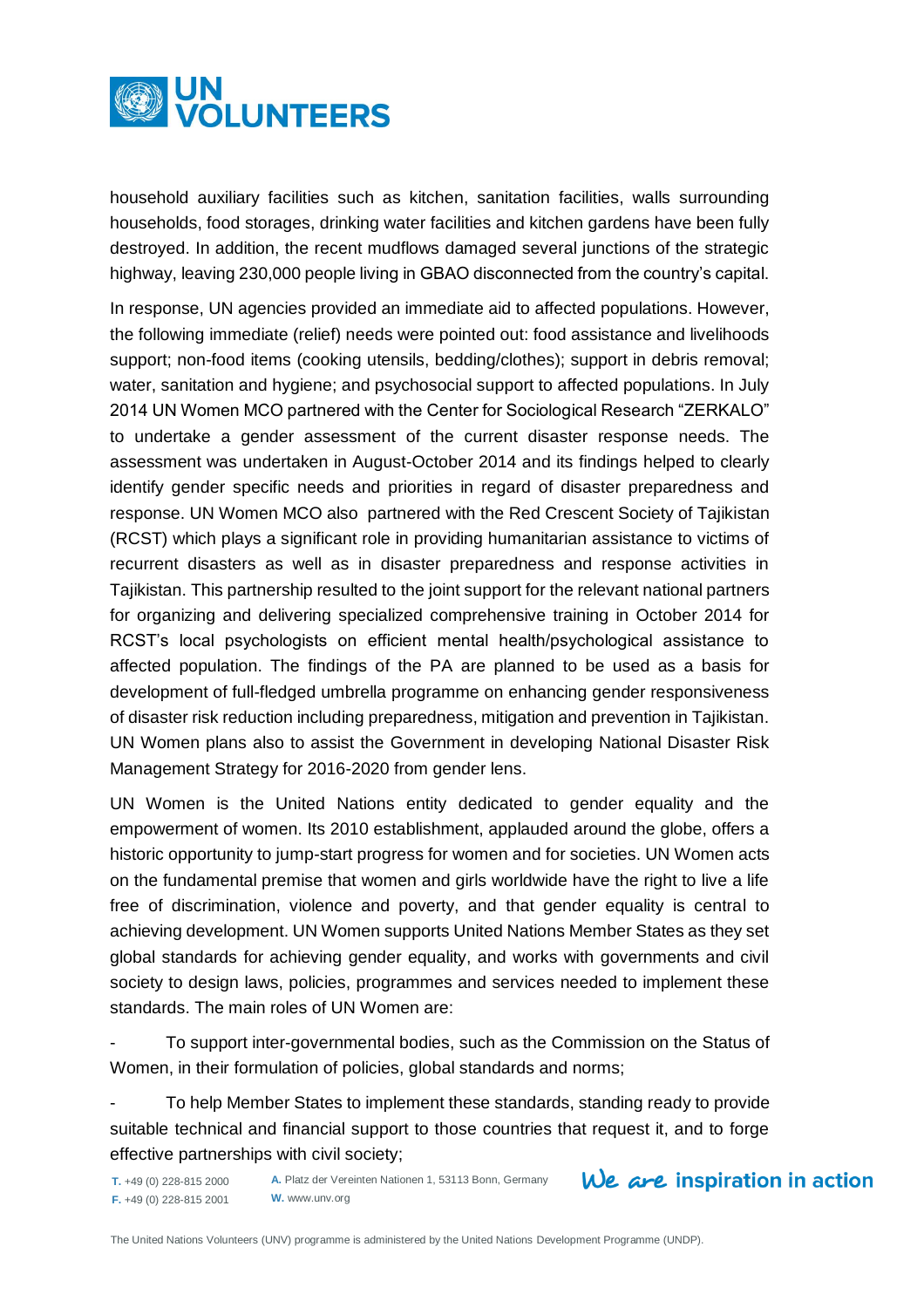

To hold the UN system accountable for its own commitments on gender equality, including regular monitoring of system-wide progress.

With these efforts, UN Women contributes to improve a national accountability for meeting women's human rights by building the national capacity, improving analytical basis and the monitoring framework at the national level. UN Women implements the project in close collaboration with the Government of the Republic of Tajikistan and civil societies in tandem with leading UN Gender Theme Group (GTG). The key partners are as follows:

- Extended UN GTG;
- Committee for Women and Family Affairs under the Government of Tajikistan;
- Sectoral ministries and Government Departments;
- Parliament of Tajikistan;
- National Statistical Agency;

Coalition of Women's NGOs "From de-jure equality to de-facto equality" (composed of 93 local NGOs).

UN Women Multi-Country Office for Central Asia operates in Kazakhstan, Tajikistan and Turkmenistan. Thus, UN Women Tajikistan Programme Presence (PP) operates under the supervision and close coordination with the UN Women Multi-Country Office for Central Asia. The staff of UN Women currently consists of five people: Programme Specialist; Women Economic Empowerment Project Coordinator; Civil Registration Project Coordinator; Project Coordinator/Women, Peace and Security; UNV/Associate Project Officer (for Civil registration project), Programme Assistant and Administrative/Finance Assistant. The Programme Specialist represents the UN Women Tajikistan and leads other staff members as the head of the PP office.

# **10. Description of tasks:**

Under the direct supervision of UN Women Programme Specialist*,* the UN Volunteer will undertake the following tasks:

**Area 1.** Project formulation with assistance for fundraising for potential programming interventions in the area of gender responsive disaster risk reduction:

 To follow-up and support UN Women MCO in launching of a new DRM project in Tajikistan in a frame of the corporate UN Women DRM programme being developed;

We are inspiration in action **A.** Platz der Vereinten Nationen 1, 53113 Bonn, Germany **T.** +49 (0) 228-815 2000 **F.** +49 (0) 228-815 2001 **W.** www.unv.org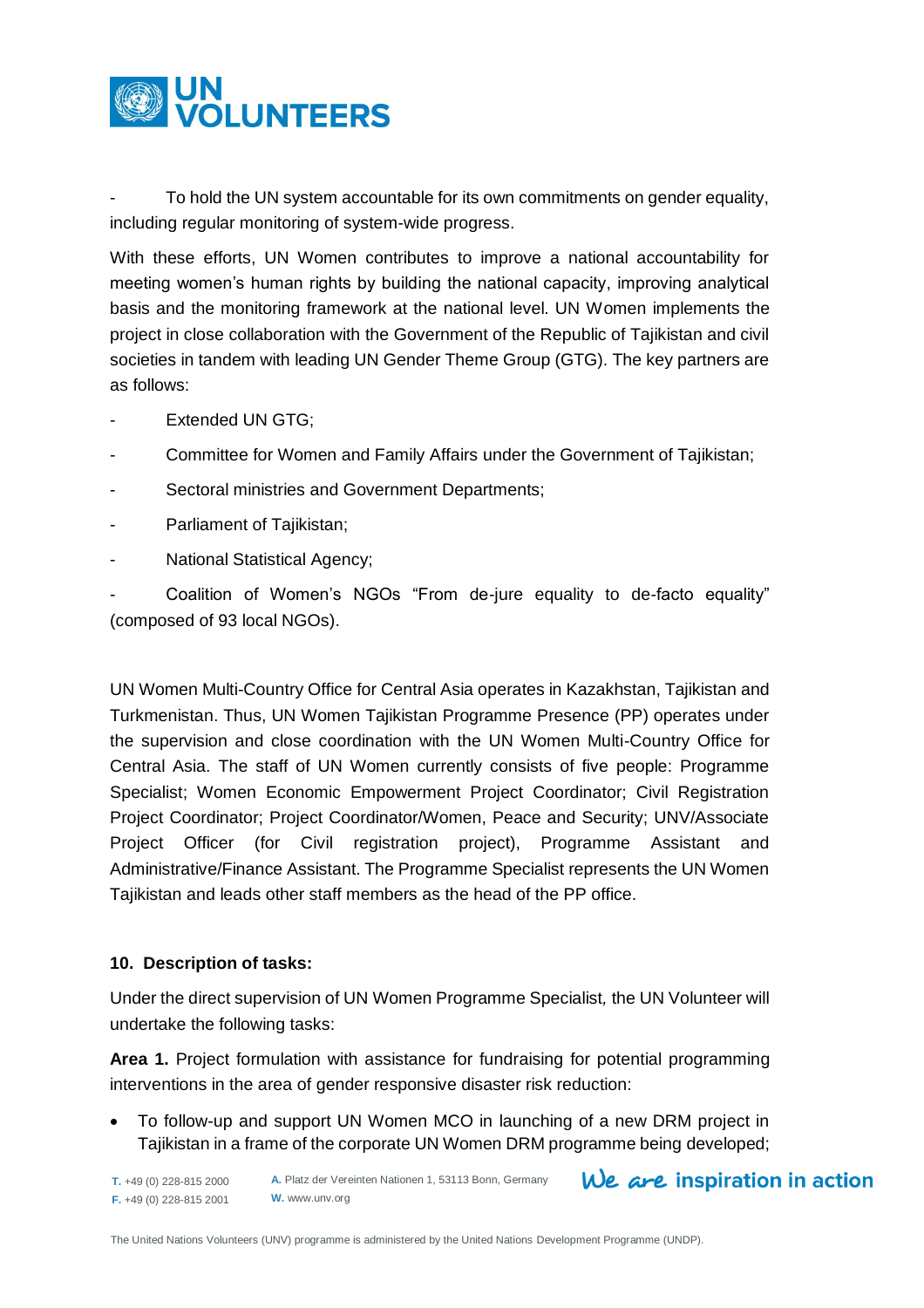

- To support the partnership building and resource mobilization for the DRR related programming in Tajikistan;
- To update the mapping of existing DRR programmes and initiatives with a focus on identifying related gender perspectives (status, gaps and priorities);
- To provide a support in formulating concepts/proposals for UN joint programming in this thematic area.

# **Area 2.** Inter-agency coordination:

- To participate in the REACT meeting to present and articulate the gender specific needs and priorities, based on findings of UN Women led assessments, knowledge and best practices/lessons generated on integrating gender into DRR efforts;
- Together with UN Women's partners, including relevant REACT members, National Women's Machinery, Coalition of Women's NGOs, etc., to develop a clear vision for integrating gender equality into DRR efforts and support the integration of gender perspectives into the overall strategic planning, design and programming efforts of various REACT clusters and, including UN Women's potential work and priorities in the area of DRR and humanitarian response in Tajikistan;
- To facilitate consultations/dialogue with the aforementioned stakeholders and any others identified in the mapping exercise to build consensus and support for the future gender equality programming in the area of DRR including within UN Women own programme;
- To assist to document outcomes and follow-up actions on the advocacy for the gender specific priorities for DRR.

**Area 3.** Knowledge management & Programme Implementation:

- To support compiling and analyzing lessons learned, best practices, experiences and findings of UN Women projects in Tajikistan with a focus on further potential integration of gender responsive DRR as a cross-cutting theme for the relevant projects and interventions;
- To assist in the development of brief papers and fact sheets on gender equality priorities for the respective thematic area;
- To support in drafting and editing UN Women materials related to programme implementation and documentation.

Furthermore, UN Volunteers are required to:

- Strengthen their knowledge and understanding of the concept of volunteerism by reading relevant UNV and external publications and take active part in UNV activities (for instance in events that mark International Volunteer Day);
- Be acquainted with and build on traditional and/or local forms of volunteerism in the host country;
- Reflect on the type and quality of voluntary action that they are undertaking, including participation in ongoing reflection activities;

**T.** +49 (0) 228-815 2000 **F.** +49 (0) 228-815 2001

**A.** Platz der Vereinten Nationen 1, 53113 Bonn, Germany **W.** www.unv.org

# We are inspiration in action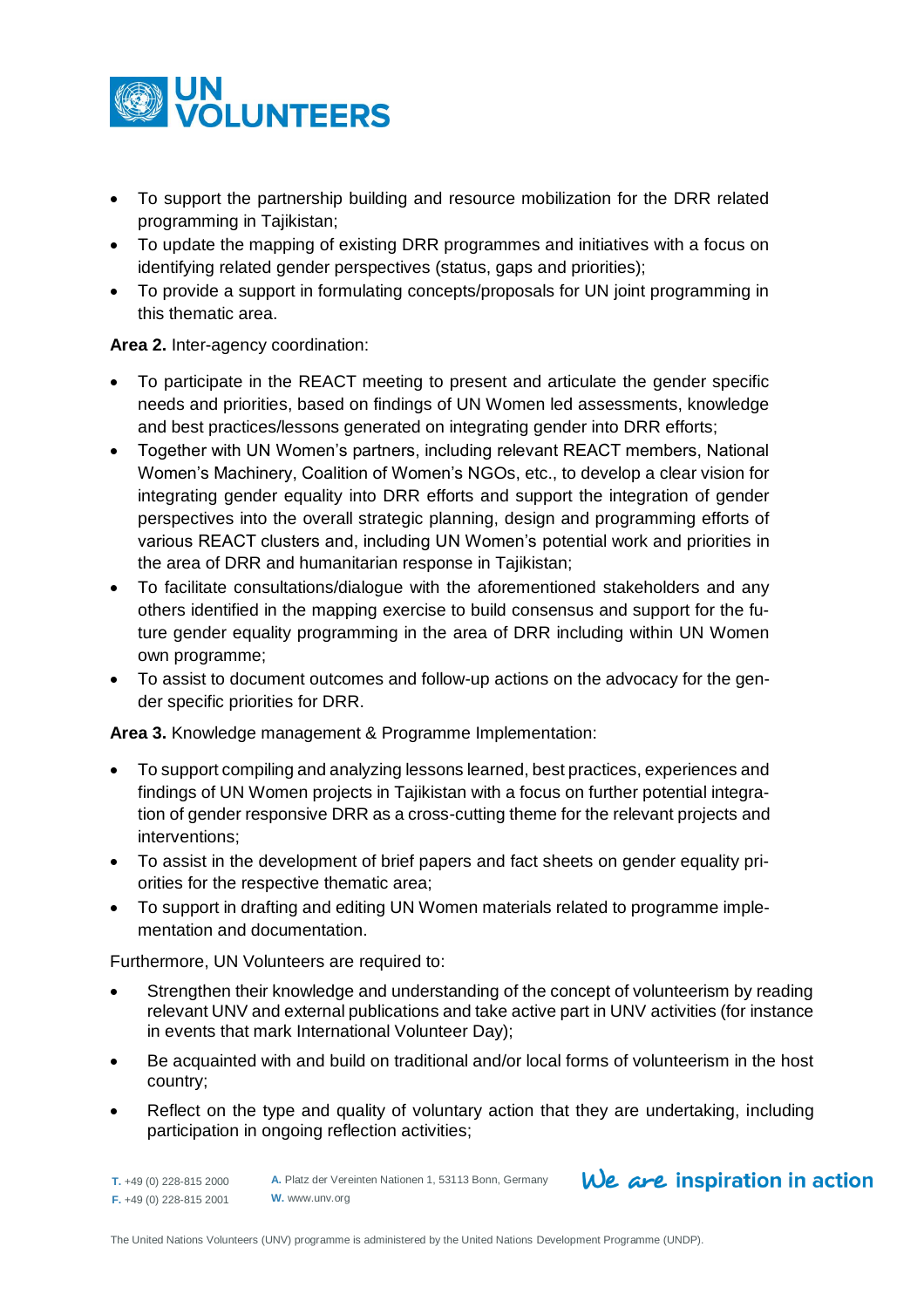

- Contribute articles/write-ups on field experiences and submit them for UNV publications/websites, newsletters, press releases, etc.;
- Assist with the UNV Buddy Programme for newly-arrived UN Volunteers;
- Promote or advise local groups in the use of online volunteering, or encourage relevant local individuals and organizations to use the UNV Online Volunteering service whenever technically possible.

#### **11. Results/Expected Outputs:**

- The concept note and the programme document for fundraising for the gender responsive DRR programming developed and agreed with partners;
- Fact-sheets/advocacy materials on gender responsive DRR developed and used for advocacy purposes;
- Documentation on success stories/best practices for gender responsive DRR developed and widely used by partners;
- A final statement of achievements towards volunteerism for development during the assignment, such as reporting on the number of volunteers mobilized, activities participated in and capacities developed.
- The development of capacity through coaching, mentoring and formal on-the-job training, when working with (including supervising) national staff or (non-) governmental counterparts, including Implementing Partners (IPs);
- Age, Gender and Diversity (AGD) perspective is systematically applied, integrated and documented in all activities throughout the assignment;
- A final statement of achievements towards volunteerism for development during the assignment, such as reporting on the number of volunteers mobilized, activities participated in and capacities developed.

#### **12. Qualifications/Requirements (including competencies, values and skills):**

#### **A) Qualifications, skills, experience:**

#### **Degree level:** Master's degree

**Type of Degree**: University degree or equivalent education in humanitarian, disaster management or development-related disciplines, gender issues, public policy or other social science fields;

#### **Years of work experience:** Minimum 2 years;

**Language:** Fluency in spoken and written English, working level of Russian and effort to learn Tajik will be appreciated;

#### **Driving license required:** No

**T.** +49 (0) 228-815 2000 **F.** +49 (0) 228-815 2001

**A.** Platz der Vereinten Nationen 1, 53113 Bonn, Germany **W.** www.unv.org

# $We$  are inspiration in action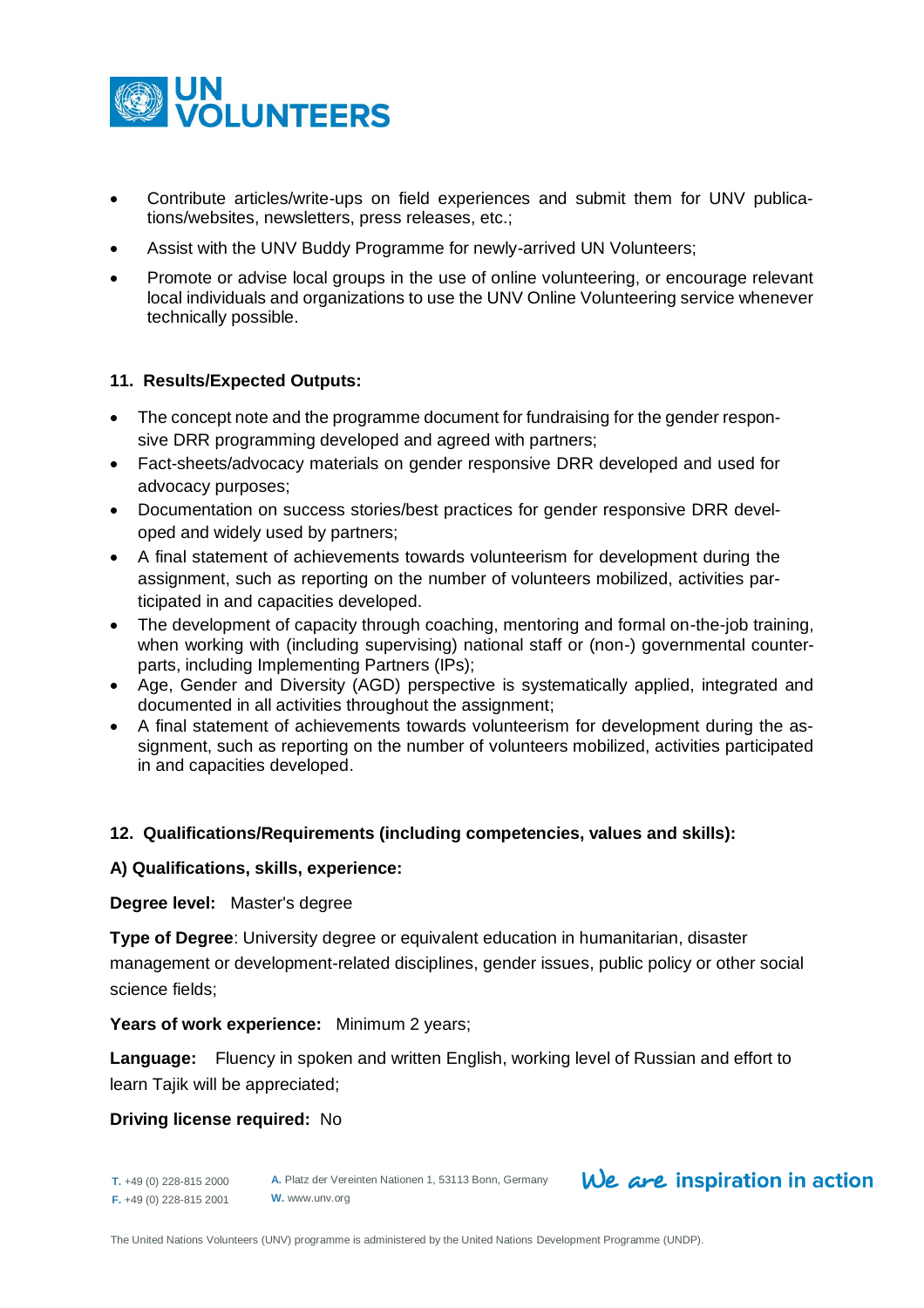

**Computer skills:** Word, Excel, PowerPoint, and social media. Knowledge on database such as MS Access or SQL and on website management would be useful;

# **B) Competencies and values:**

- Integrity and professionalism: demonstrated expertise in area of specialty and ability to apply good judgment; high degree of autonomy, personal initiative and ability to take ownership; willingness to accept wide responsibilities and ability to work independently under established procedures in a politically sensitive environment, while exercising discretion, impartiality and neutrality; ability to manage information objectively, accurately and confidentially; responsive and client-oriented.
- Accountability: mature and responsible; ability to operate in compliance with organizational rules and regulations.
- Commitment to continuous learning: initiative and willingness to learn new skills and stay abreast of new developments in area of expertise; ability to adapt to changes in work environment.
- Planning and organizing: effective organizational and problem-solving skills and ability to manage a large volume of work in an efficient and timely manner; ability to establish priorities and to plan, coordinate and monitor (own) work; ability to work under pressure, with conflicting deadlines, and to handle multiple concurrent projects/activities.
- Teamwork and respect for diversity: ability to operate effectively across organizational boundaries; ability to establish and maintain effective partnerships and harmonious working

relations in a multi-cultural, multi-ethnic environment with sensitivity and respect for diversity and gender;

- Communication: proven interpersonal skills; good spoken and written communication skills, including ability to prepare clear and concise reports; ability to conduct presentations, articulate options and positions concisely; ability to make and defend recommendations; ability to communicate and empathize with staff (including national staff), military personnel, volunteers, counterparts and local interlocutors coming from very diverse backgrounds; ability to maintain composure and remain helpful towards the staff, but objective, without showing personal interest; capacity to transfer information and knowledge to a wide range of different target groups;
- Flexibility, adaptability, and ability and willingness to operate independently in austere, remote and potentially hazardous environments for protracted periods, involving physical hardship and little comfort, and including possible extensive travel within the area of operations; willingness to transfer to other duty stations within area of operations as may be necessary;
- Genuine commitment towards the principles of voluntary engagement, which includes solidarity, compassion, reciprocity and self-reliance; and commitment towards the UN core values.

**T.** +49 (0) 228-815 2000 **F.** +49 (0) 228-815 2001

**A.** Platz der Vereinten Nationen 1, 53113 Bonn, Germany **W.** www.unv.org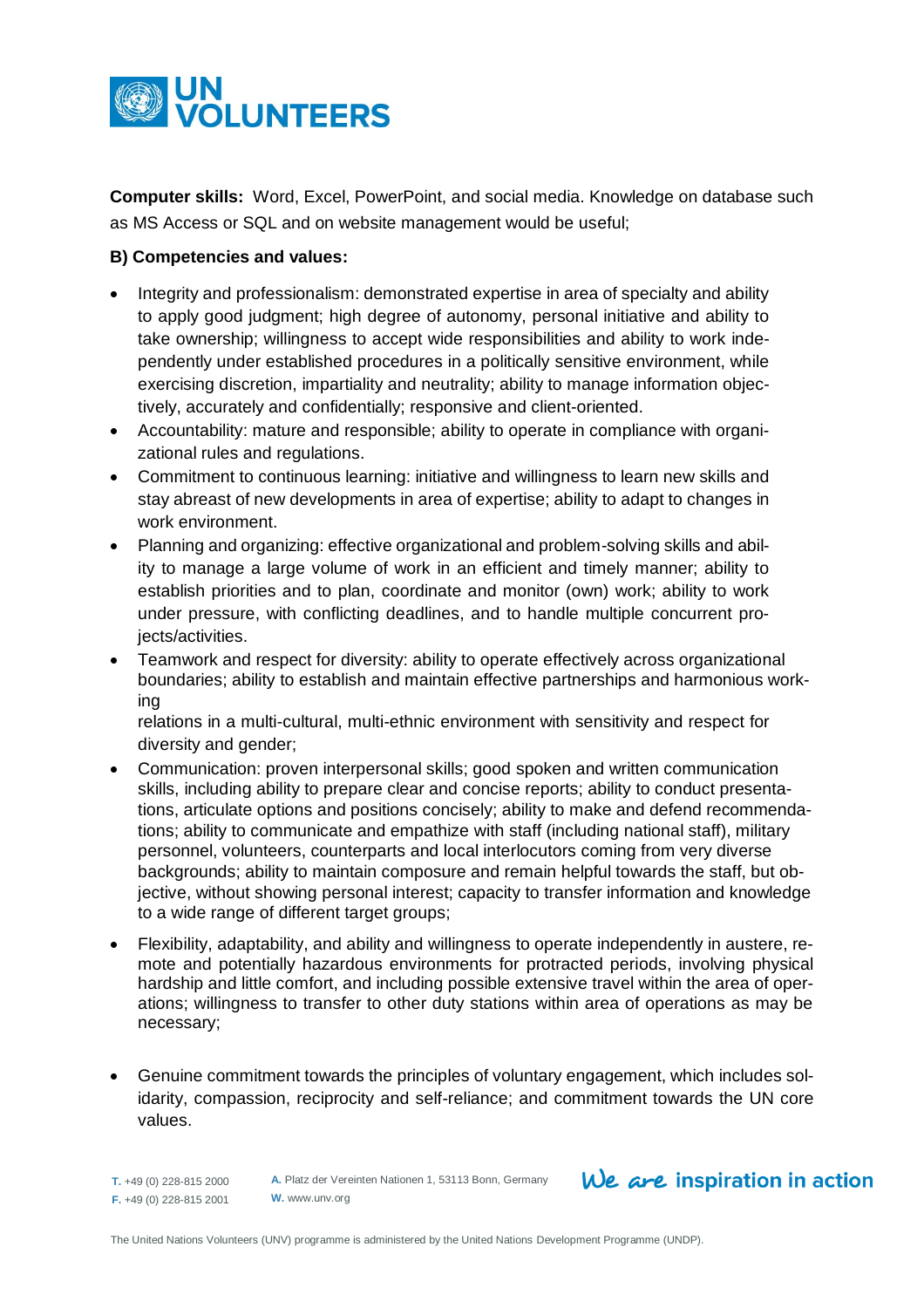

# **13. Living Conditions:**

The UN Volunteer will live in Dushanbe city that has many economic and social facilities at a reasonable price but occasionally influenced by commodity prices in Moscow, Russia. Security is recently relatively calm. There is no immediate threat of violence in the capital. In border areas, security environment could be volatile, depending on neighboring countries such as security situation in northern Afghanistan due to influx of militant groups. As a mountainous area, occasional slight earthquakes can be felt in Dushanbe. Summers, between May and September, are very hot ranging from 30 to 40C, while winters, from November to March, are relatively cold and dry with little snow; springtime (March, April) is usually rainy.

# **14. Conditions of Service for international UN Volunteers:**

The duration of your assignment is 12 months.

A volunteer receives a Volunteer Living Allowance (VLA) which is composed of the Monthly Living Allowance (MLA) and a Family Allowance (FA) for those with dependents (maximum three).

The Volunteer Living Allowance (VLA) is paid at the end of each month to cover housing, utilities, transportation, communications and other basic needs. The VLA can be computed by applying the Post-Adjustment Multiplier (PAM) to the VLA base rate of US\$ 1,571. The VLA base rate is a global rate across the world, while the PAM is duty station/country-specific and fluctuates on a monthly basis according to the cost of living. This method ensures that international UN Volunteers have comparable purchasing power at all duty stations irrespective of varying costs of living. The PAM is established by the International Civil Service Commission (ICSC) and is published at the beginning of every month on the ICSC website [\(http://icsc.un.org\)](http://icsc.un.org/). For example, if the PAM for the current month is 54.6%, then the VLA for that month will be (US\$ 1,571  $\times$  54.6 /100) + 1,571= US\$ 2,429. Moreover, a Family Allowance (FA) is added in accordance with the number of recognized dependents: US\$ 250 if the UN Volunteer has 1 recognized dependent, and US\$ 450 if the UN Volunteer has 2 or more recognized dependents. Accordingly the VLA will be US\$ 1,970 for a volunteer without dependent; US\$ 2,220 for a volunteer with one recognized dependent and UD\$ 2,420 for a volunteer with two or more recognized dependents.

In non-family duty stations that belong to hardship categories D or E, as classified by the ICSC, international UN Volunteers receive a Well-Being Differential (WBD) on a monthly basis.

Furthermore, UN Volunteers are provided a settling-in-grant (SIG) at the start of the assignment (if the volunteer did not reside in the duty station for at least 6 months prior

**A.** Platz der Vereinten Nationen 1, 53113 Bonn, Germany **W.** www.unv.org

**T.** +49 (0) 228-815 2000 **F.** +49 (0) 228-815 2001